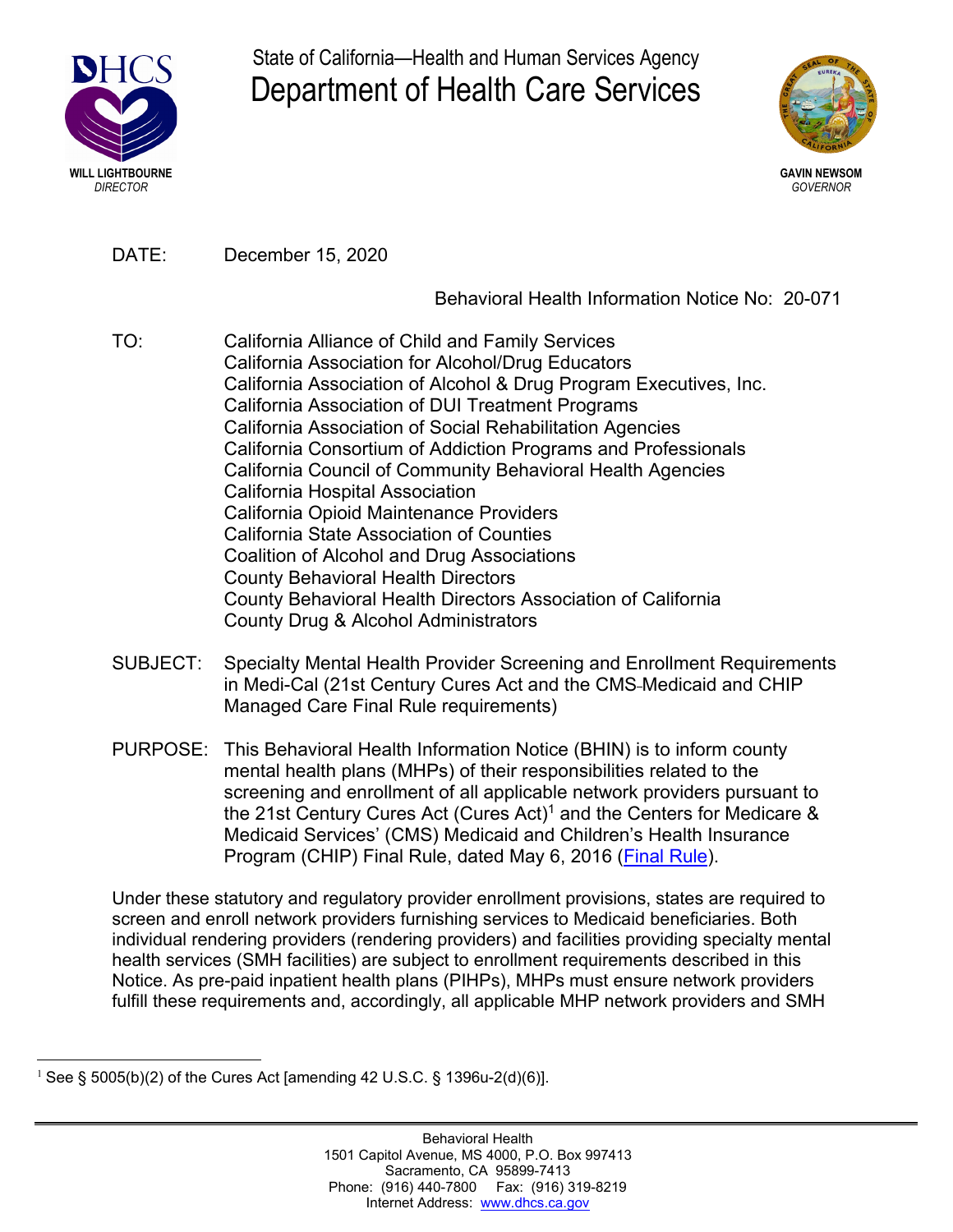BEHAVIORAL HEALTH INFORMATION NOTICE NO.: 20-071 Page 2 December 15, 2020

facilities must enroll in the Medi-Cal program through the Department of Health Care Services' (DHCS) Provider Enrollment Division (PED).

#### BACKGROUND:

On February 2, 2011, CMS issued rulemaking CMS-6028-FC to enhance fee-for-service (FFS) provider enrollment screening requirements pursuant to the Affordable Care Act, changing Title 22 of the Code of Federal Regulations (C.F.R.) Part 455, amending Subpart B and adding Subpart E. The intent of these changes to the federal regulations is to reduce the incidence of fraud and abuse by ensuring that network providers are individually identified and screened for licensure and certification.

In May 2016, CMS issued the Final Rule, which extended the provider screening and enrollment requirements of 42 C.F.R. Part 455, Subparts B and E to MHP network providers.2 These requirements are designed to reduce the number of network providers who do not meet CMS provider enrollment requirements from participating in MHP provider networks. Prior to the Final Rule, MHP network providers were not required to enroll in the Medi-Cal program through DHCS. Now, states are required to screen and enroll, and periodically revalidate, network providers of managed care organizations, PIHPs, and prepaid ambulatory health plans. These requirements apply to both existing contracted network providers<sup>3</sup> as well as prospective network providers.

In December 2016, the Cures Act was signed into law. Section 5005(b)(2) of the Cures Act amends title 42, section 1396u-2(d) of the United States Code (U.S.C.) to further require States to ensure that providers within the network of a managed care entity as specified enroll with the State agency administering the State plan under Title 42.<sup>4</sup>

### POLICY:

To ensure compliance with the Cures Act and Final Rule mandates, DHCS is requiring that MHPs ensure all applicable network providers, including individual rendering providers and SMH facilities, enroll through DHCS' Provider Application and Validation for Enrollment (PAVE) portal (unless the facility is required to enroll via CPDH).

### **Pave Provider Enrollment**

Almost all individual specialty mental health providers and specialty mental health provider facilities are required to enroll in Medi-Cal, even if the provider has already enrolled at the county mental health plan. Most providers are required to enroll through DHCS via the Provider Enrollment Division's PAVE system. Enclosures 1 and 2 provide

 $\overline{a}$ <sup>2</sup> 42 C.F.R. § 438.602(b).

<sup>3</sup> 42 C.F.R. § 438.2 [defining "network provider"]; 2017-2022 MHP Contract, Exhibit E, Attachment 1, sec. 1(O).

<sup>4</sup> 42 U.S.C. § 1396u-2(d)(6).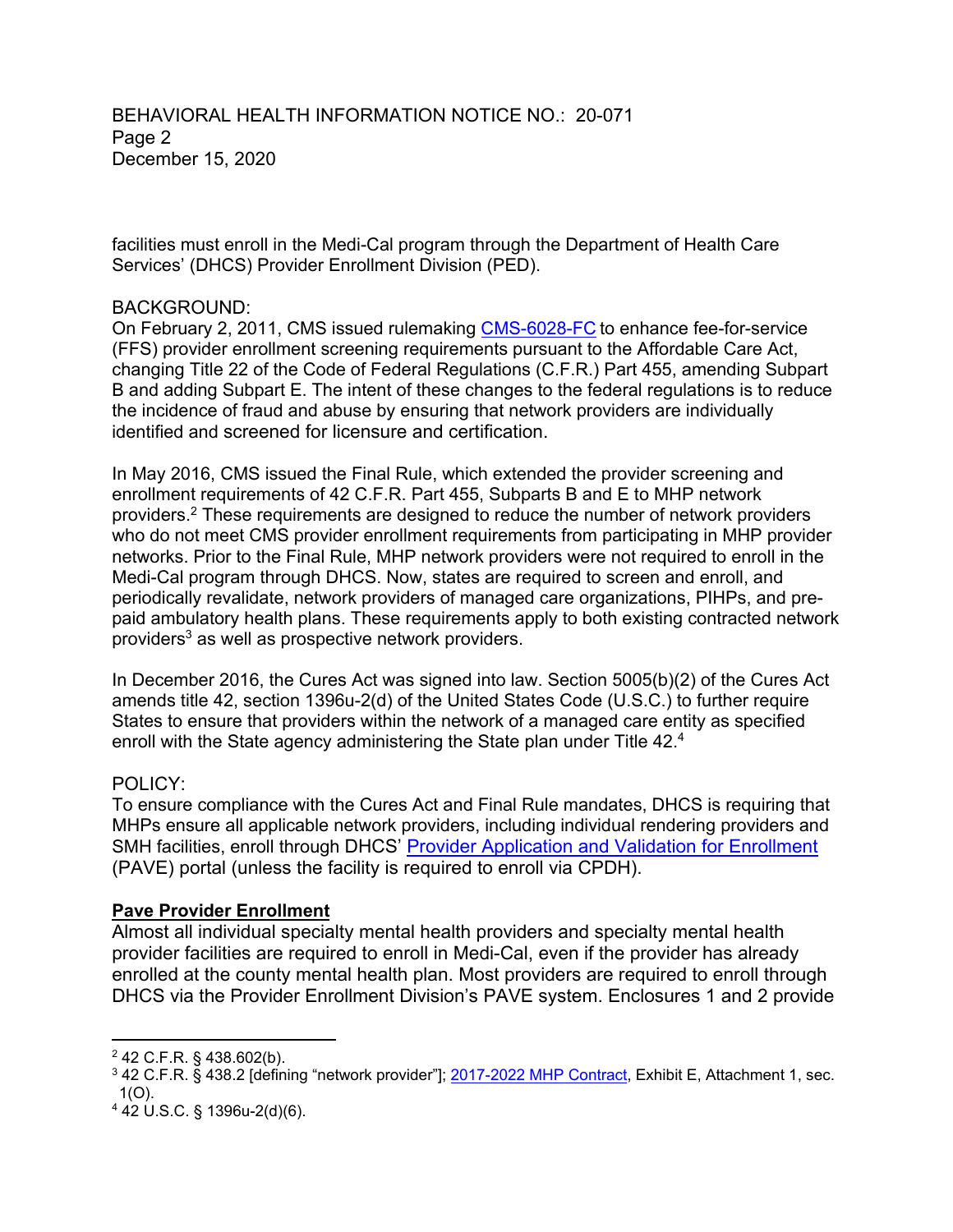BEHAVIORAL HEALTH INFORMATION NOTICE NO.: 20-071 Page 3 December 15, 2020

lists, though not fully exhaustive, of the individual and facility specialty mental health services (SMHS) provider types subject to this enrollment requirement. A list of network provider types that are required to enroll through DHCS is located on the [DHCS PED](https://www.dhcs.ca.gov/provgovpart/Pages/Provider-Enrollment-Options.aspx)  [Webpage](https://www.dhcs.ca.gov/provgovpart/Pages/Provider-Enrollment-Options.aspx) under "Provider Types Eligible to Enroll in PAVE." A list of facility types that are required to enroll through the California Department of Public Health is located on the [DHCS PED Webpage](https://www.dhcs.ca.gov/provgovpart/Pages/Provider-Enrollment-Options.aspx) under "Provider Types Eligible to Enroll through CDPH."

MHPs must ensure that applicable individual network providers enroll in Medi-Cal using the "Ordering, Referring and Prescribing" (ORP) enrollment pathway (i.e., application package) available through the DHCS PED [Pave Portal.](https://www.dhcs.ca.gov/provgovpart/Pages/PAVE.aspx) Although this pathway is often referred to as an ORP provider application, it is also the appropriate application for SMHS providers that are subject to enrollment requirements, even if they do not participate in Medi-Cal as FFS providers. Providers already enrolled as a FFS provider are not required to enroll through the ORP enrollment pathway.

Network providers enrolled as ORP providers will not be able to bill the Medi-Cal FFS program. Billing status is not required in order to comply with the Federal CURES Act rules. However, if a network provider wishes to participate in the Medi-Cal FFS program as a billing provider, the network provider must complete the appropriate application in PAVE. In order to be approved for billing enrollment, the provider must meet established place of business requirements.

MHP network providers enrolling using the ORP enrollment pathway or as Medi-Cal FFS billing providers are subject to the rules, processing requirements, and enrollment timeframes defined in Welfare and Institutions Code [Section 14043.26,](https://leginfo.legislature.ca.gov/faces/codes_displaySection.xhtml?lawCode=WIC&sectionNum=14043.26.) including the timeframe within Section 14043.26(f) that generally allows DHCS up to 180 days to act on an enrollment application. If an application is referred to DHCS' Audits and Investigations Division to conduct background checks, pre-enrollment inspections or unannounced visits, or has been returned to the network provider for correction, a decision whether to grant or deny enrollment may not occur within 180 days. MHPs are ultimately responsible for ensuring their network providers are screened and enrolled. MHP network providers will not receive expedited processing.

For more information about application fees, please refer to DHCS' [Informational](https://files.medi-cal.ca.gov/pubsdoco/Publications/masters-other/provappsenroll/PED_Supp_App_Fee_24338.pdf) [Bulletin Regarding Medi-Cal Application Fee Requirements.](https://files.medi-cal.ca.gov/pubsdoco/Publications/masters-other/provappsenroll/PED_Supp_App_Fee_24338.pdf)

### **Provider Application and Validation for Enrollment (PAVE) Portal Training**

On July 8, 2020, and September 16, 2020, DHCS' Provider Enrollment, Behavioral Health Licensing and Certification, and Audits and Investigations Divisions conducted webinars for counties and providers about the requirements to become an enrolled network provider through the PAVE portal. The webinars included comprehensive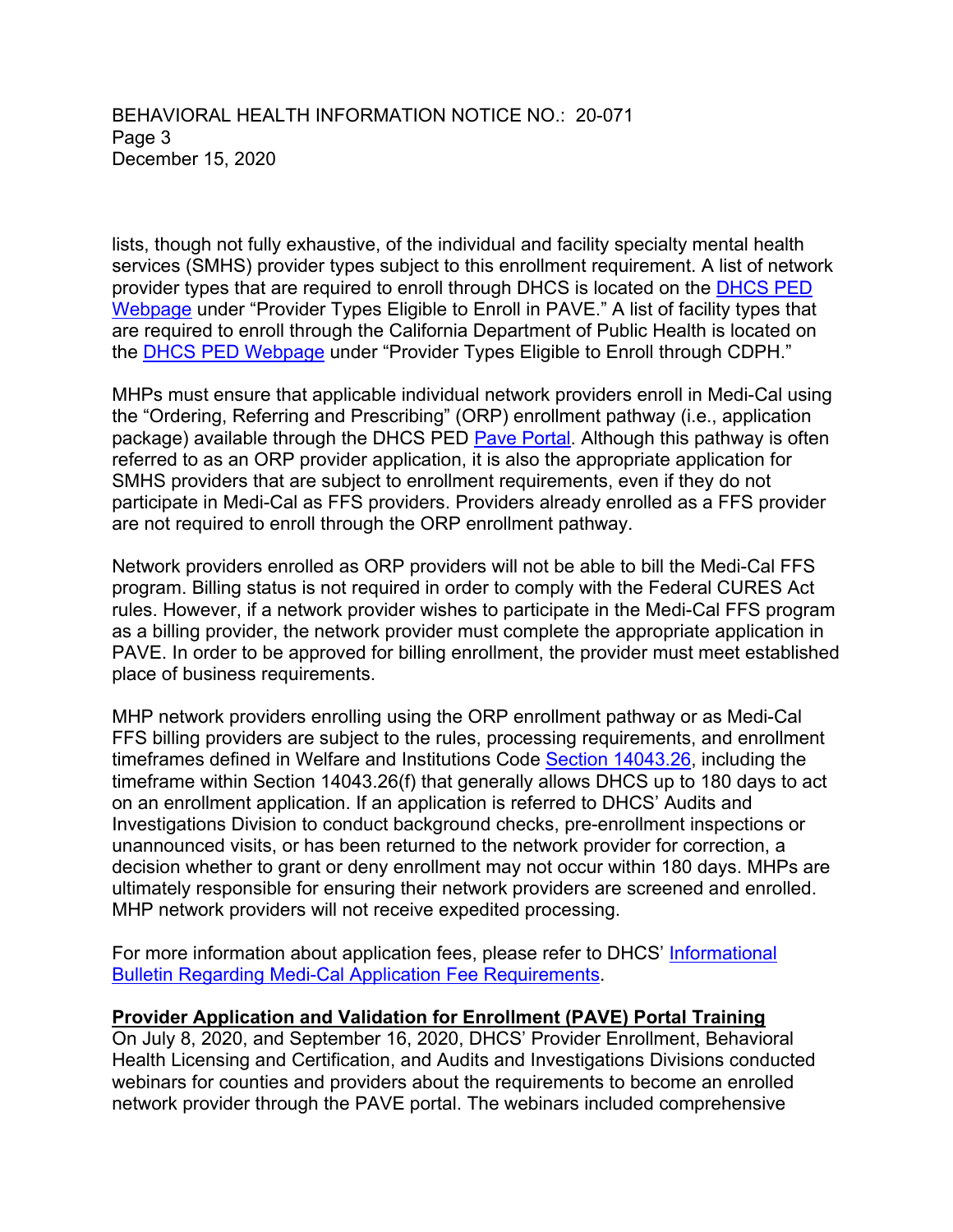BEHAVIORAL HEALTH INFORMATION NOTICE NO.: 20-071 Page 4 December 15, 2020

information about the general network provider enrollment processes for SMHS and Drug-Medi-Cal, and addressed the Cures Act/Final Rule MHP network provider enrollment requirements to enroll applicable individual and facility providers using PAVE via the "Ordering, Referring, Prescribing" enrollment process. Slides from the most recent webinar are posted on the DHCS [County Support Webpage,](https://www.dhcs.ca.gov/Documents/Provider-Webinar-9-11-20.pdf) and the webinar will be repeated on December 9, 2020. Information on how to join these webinars will be forthcoming.

In addition, DHCS PED held a stakeholder call with counties on August 25, 2020, to discuss changes to SMHS enrollment and review updates that will be made to the existing SMHS forms to align network providers with enrollment requirements.

### **Claiming**

At this time, Short-Doyle/Medi-Cal (SD/MC) System will not deny claims for the individual and facility providers subject to the Cures Act/Final Rule requirements. DHCS has not made any changes to the method by which MHPs submit claims to the SD/MC System. As such, counties should not hold claims. Claims should continue to be submitted in accordance with mandated submission deadlines. In the future, DHCS plans to apply edits to SD/MC based on this requirement and will provide counties with additional information as it becomes available.

## **Frequently Asked Questions:**

Question 1: Does the MHP itself need to complete an enrollment?

Answer: No. Individual Specialty Mental Health providers must enroll, and so must Specialty Mental Health facilities, including county-operated facilities. But the MHP does not need to complete an additional, entity-level enrollment.

Question 2: What is an authorized signer? How do you change an authorized signer in PAVE**?** What do you mean by a signing individual is not authorized to sign?

Answer: Pursuant to California Code of Regulations (C.C.R.), Title 22, Section 51000.30(a)(2)(B), an authorized signer is an individual who holds an ownership or control interest in the applicant. Specifically, the authorized signer must be a sole proprietor, partner, corporate officer or an official representative of a governmental entity or non-profit organization, who has the authority to legally bind the applicant. Please note, this does not authorize agents, members, or managing employees to sign on behalf of a group.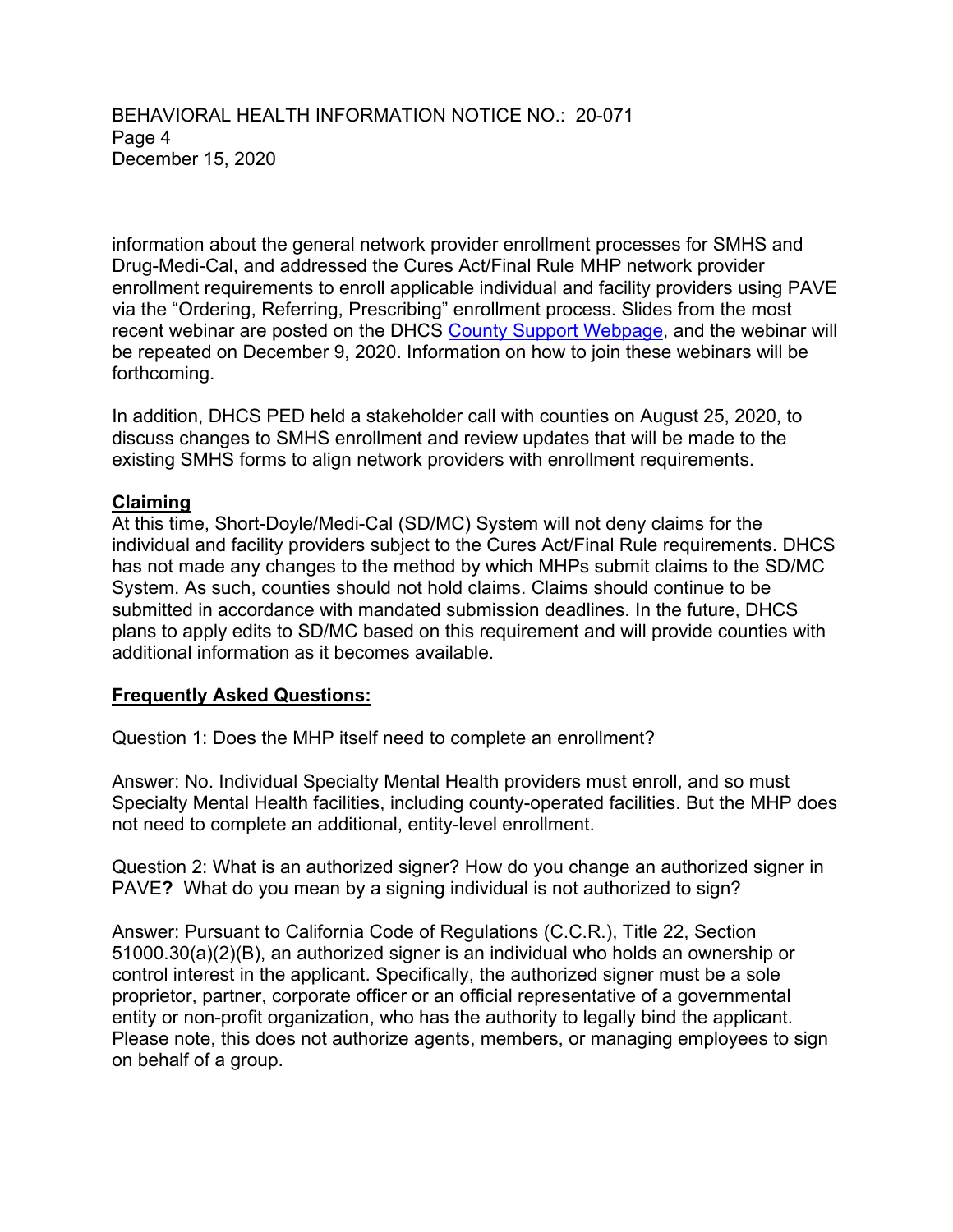BEHAVIORAL HEALTH INFORMATION NOTICE NO.: 20-071 Page 5 December 15, 2020

For more information regarding authorized signers of Medi-Cal applications, including instructions on how to e-sign the PAVE provider application, please see [the Authorized](https://www.dhcs.ca.gov/provgovpart/Documents/PAVE_Project_for_Provider_Enrollment_Division/AuthorizedSignerInstructionsWREG.pdf)  [Signers document.](https://www.dhcs.ca.gov/provgovpart/Documents/PAVE_Project_for_Provider_Enrollment_Division/AuthorizedSignerInstructionsWREG.pdf) Additionally, C.C.R., Title 22, Section 51000.6 defines "change of ownership." C.C.R., Title 22, Section 51000.40(a), (b)(12) requires providers to submit a new application to report a change of ownership totaling more than 50% within 35 days of the change. The provider can do this by submitting a change of ownership application in [PAVE.](https://pave.dhcs.ca.gov/sso/login.do?)

Signers in PAVE must be signed in with their own email and password, not to be shared with others. For instances where another user is preparing the application, that user will need to share the application with the authorized signer. At that point the authorized signer can log into PAVE, sign the application and either submit it or return it to the preparer to submit. Additional resources regarding PAVE help on PED's webpage, job aids and FAQ's, can be found [here.](https://www.dhcs.ca.gov/provgovpart/Pages/PAVE.aspx)

Question 3: There is a lot of overlap between the requirements for credentialing and PAVE enrollment for each direct service provider (clinician). Why do we need to do both?

Answer: Although there may be overlap, the MHPs' screening and enrollment requirements are separate and distinct from the credentialing and re-credentialing process requirements. The credentialing and re-credentialing process is one component of the comprehensive quality improvement system required of all MHPs. Credentialing ensures that providers are licensed, registered, waivered, and/or certified as required by state and federal law. Screening and enrollment requirements are designed to reduce the number of providers who do not meet CMS provider enrollment requirements from participating in the MHPs' provider networks.

Question 4: Is "authorized signer" only relevant for facility applications? Or do these sections apply to individual rendering providers (or site administrators)?

Answer: Authorized signers are relevant for entities (facilities or provider groups). The only person that can sign an individual provider application is the provider themselves.

Question 5: How can MHPs access data on enrolled providers, i.e., through the Open Data Portal?

Answer: The link to the Open Data Portal is on the PED website at this [link.](https://data.chhs.ca.gov/dataset/profile-of-enrolled-medi-cal-fee-for-service-ffs-providers/resource/a9967f81-aaa4-475e-8cd8-459dcc1be2df)

Question 6: If a provider is associated with multiple organizations, which ones should they list in PAVE? When providers leave one facility/program and move to another,